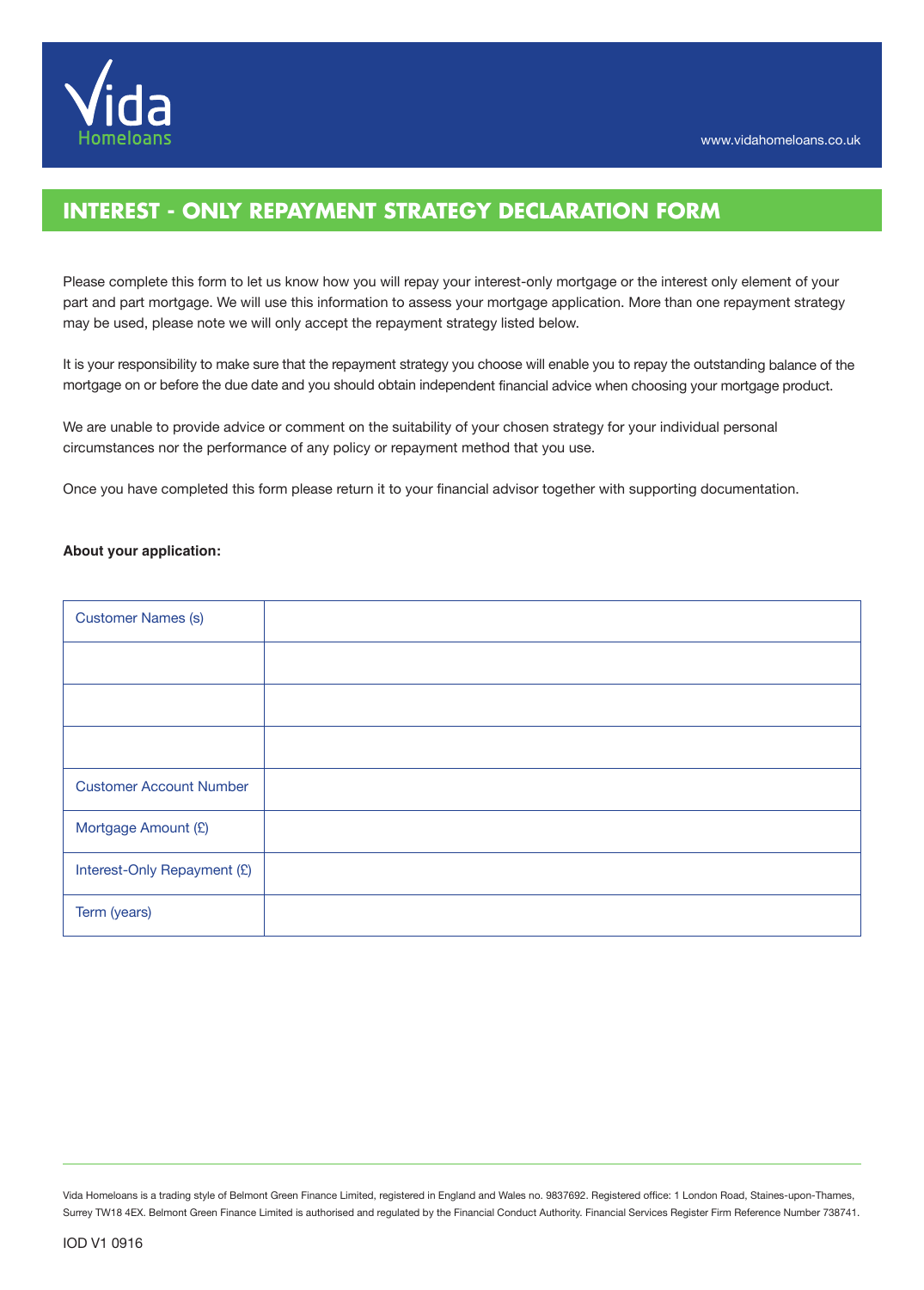

# **INTEREST - ONLY REPAYMENT STRATEGY DECLARATION FORM**

## **About your repayment strategy:**

Please tick the option(s) you intend to use to repay your mortgage. Please ensure you provide proof of any plan you intend to use from the list below.

| <b>Repayment plan to</b><br>be used                                                                                                                                                    | <b>Amount to be used</b><br>from repayment plan | <b>Proof of repayment</b><br>plan required                                                              |  |
|----------------------------------------------------------------------------------------------------------------------------------------------------------------------------------------|-------------------------------------------------|---------------------------------------------------------------------------------------------------------|--|
| <b>Endowment Policy</b>                                                                                                                                                                | £                                               | Latest projection statement dated within the last 12 months                                             |  |
| UK Pension (75% of the latest<br>projected tax free lump sum)                                                                                                                          | £                                               | Latest projection statement dated within the last 12 months                                             |  |
| <b>Bank or Building Society savings</b>                                                                                                                                                | £                                               | Savings account passbook or statement dated within the last month                                       |  |
| Stocks & Shares ISA/<br>Unit Trust/OEIC/<br><b>Investment Trust/Investment</b><br><b>Bonds /UK FTSE listed securities</b>                                                              | £                                               | Valuation statement dated within the last month                                                         |  |
| Sale of main residential Property/<br>Downsizing (only in limited<br>situations, as appropriate where<br>there is a minimum equity of<br>£150,000 (£200,000 in London<br>& South East) | £                                               | Available equity calculated as the difference between the<br>mortgage amount and the property valuation |  |
| Sale of other asset(s)                                                                                                                                                                 | £                                               | Evidence of asset                                                                                       |  |
| Sale of Investment Property or<br>second home (UK)                                                                                                                                     | £                                               | Please confirm the following:<br>Address:                                                               |  |
|                                                                                                                                                                                        |                                                 | Postcode:                                                                                               |  |
|                                                                                                                                                                                        |                                                 | Title Register number:                                                                                  |  |
|                                                                                                                                                                                        |                                                 | Property type:                                                                                          |  |
|                                                                                                                                                                                        |                                                 | <b>Property Construction:</b>                                                                           |  |
|                                                                                                                                                                                        |                                                 | Number of bedrooms:                                                                                     |  |
|                                                                                                                                                                                        |                                                 | Current mortgage balance:                                                                               |  |

Vida Homeloans is a trading style of Belmont Green Finance Limited, registered in England and Wales no. 9837692. Registered office: 1 London Road, Staines-upon-Thames, Surrey TW18 4EX. Belmont Green Finance Limited is authorised and regulated by the Financial Conduct Authority. Financial Services Register Firm Reference Number 738741.